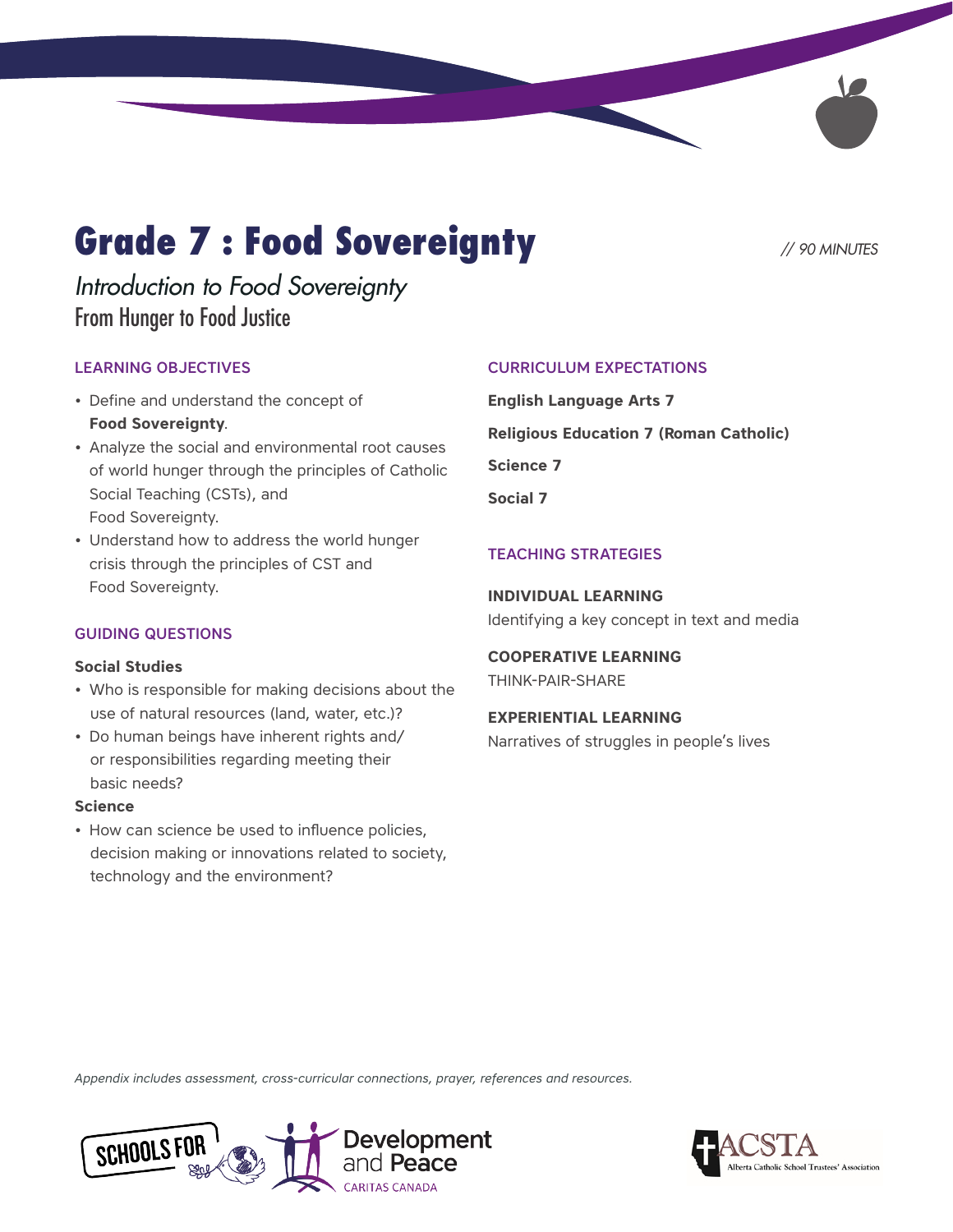### SPECIAL VOCABULARY FOR EDUCATOR

Food security: "When all people, at all times, have physical and economic access to sufficient, safe and nutritious food that meets their dietary needs and food preferences for an active and healthy life" (FAO, 2006, p. 1). Food Security is the goal of Food Sovereignty.

**Food sovereignty:** "The right of peoples to healthy and culturally appropriate food produced through sustainable methods, and their right to define their own food and agriculture systems" (La Via Campesina, 1996). Food sovereignty is the method to achieve Food Security in a permanent, sustainable manner. As La Via Campesina explains, Food Sovereignty is based in grassroots movements, and the democratization of food systems, requiring input from consumers and producers.

**Social Justice:** "Consists in the constant and firm will to give…due to God and neighbor…the social, political, and economic aspects and, above all, the structural dimension of problems and their respective solutions" (Compendium of the Social Doctrine of the Church, 201). Working for Social Justice means working to address the root causes (not just the symptoms) of systemic injustice in our society.

### PRINCIPLES OF CATHOLIC SOCIAL TEACHING (CST) [www.devp.org/cst](http://www.devp.org/cst)

**Preferential Option for the Poor:** We must ensure every person's needs are met. The needs of those who are vulnerable, poor, sick, hurt or in conflict, must come first.

**Economic Justice:** The economy must serve people, and not the other way around. All persons have a right to dignified work, and to fair wages and working conditions. Work is more than a way to make a living: it is a form of continuing participation in God's creation.

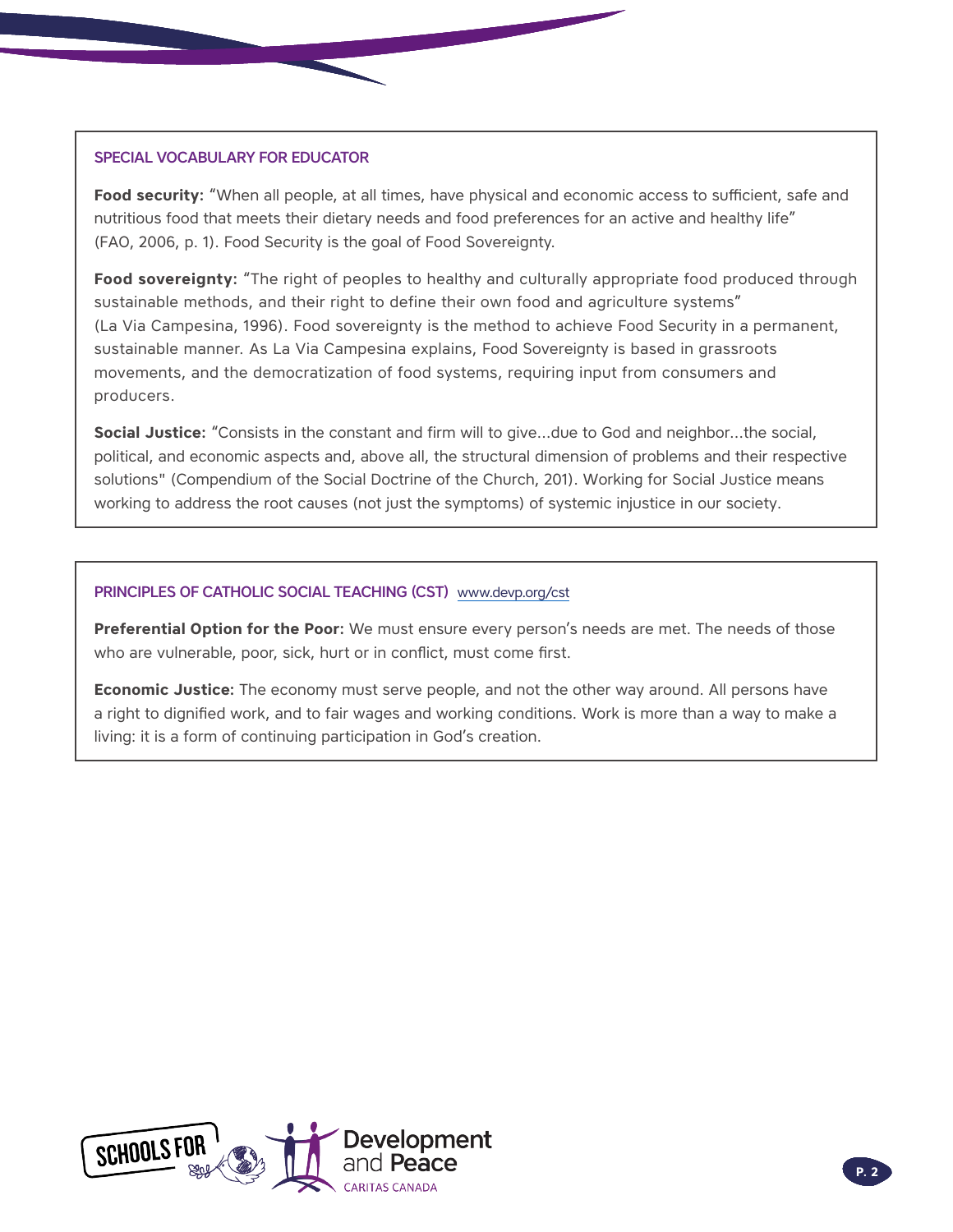

## PREPARATION // 30 MINUTES

This lesson can be done in one block, or divided into appropriate sections according to the time available, or the learning needs of the class.

The Curriculum-Connections listed in the Appendix are for the completion of the whole lesson plan.

### VIDEO AND READINGS

- Review principles of Catholic Social Teaching (CST) at [www.devp.org/cst](http://www.devp.org/cst) and unfamiliar key vocabulary
- Review **Food Sovereignty** quotes for Gallery Walk (see Appendix)
- Review and choose skit scenario sources
- Review prayer (see Appendix)
- Watch the following documentary: Development and Peace. (2012) *Haiti: On the Road to Food Sovereignty.* Retrieved from: <https://www.devp.org/en/resources/video-documenltary/haiti>
- Review 'Post-screening Discussion' document (see Appendix)
- Read the following background resource (if time permits): Kruszewski, S. (2017). *Backgrounder on Food Sovereignty.* Retrieved from: <https://goo.gl/Zk7eZD>

### MATERIALS

- **Whiteboard**
- Printed **Food Sovereignty** quotations for Gallery Walk (see Appendix)
- Skit performance rubric (one per student)
- Development and Peace documentary *Haiti: On the Road to Food Sovereignty*
- Appropriate guide or framework for student groups

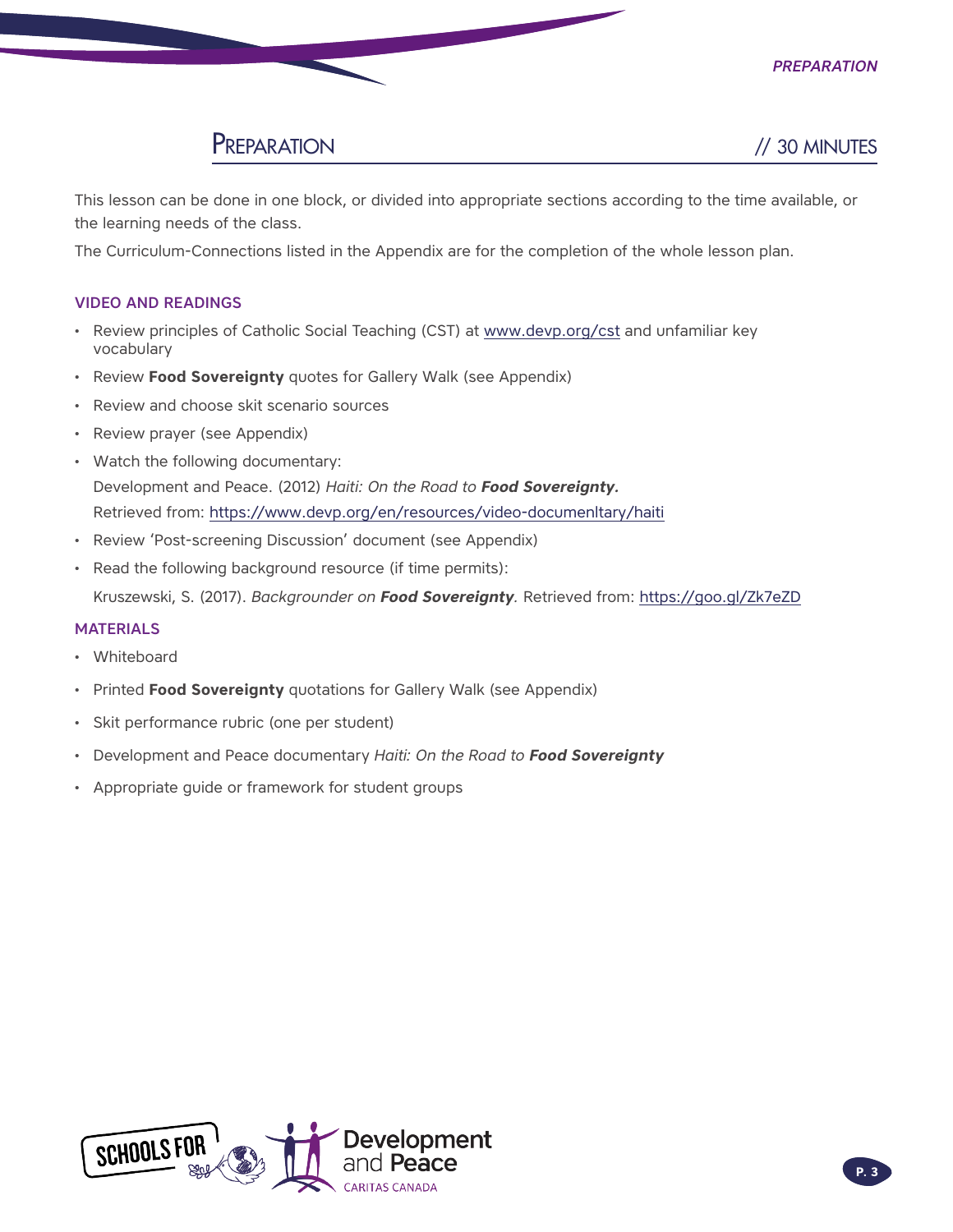## See – Gathering Information // 25 – 30 MINUTES

### STEP 1 // MINDS ON

Place quotations about **Food Sovereignty** (see Appendix) around the room, ensuring that there is space for groups of students to congregate around each quotation.

### STEP 2 //

Allow students 3-7 minutes to move around the room, reading each quotation. Challenge students to choose the quotation that most resonates with them. Once they have chosen a quotation, have the students stand and reflect silently near their quotation.

### STEP 3 //

Encourage the groups of students that have gathered at each poster to analyze and discuss their choice for 1-2 minutes. Then, give each group 30 seconds to 1 minute to share their thoughts with the larger group about the chosen quotation.

### STEP 5 // LINK CONCEPT

Present students with the term **Food Sovereignty** and have them Think-Pair-Share about what they think the term means. Encourage students to reflect silently for one minute, and discuss with a partner for one minute. Then, volunteers can share with the whole group. As students share their ideas, create a web of their ideas on the whiteboard.

Have the following Student Learning Objectives displayed for students to review them during this process:

- Define and understand the concept of **Food Sovereignty**
- Analyze the social and environmental root causes of world hunger through the principles of Catholic Social Teaching, and **Food Sovereignty**
- Understand how to address the world hunger crisis through the principles of Catholic Social Teaching and **Food Sovereignty**

### STEP 6 // VIDEO

Show the documentary, *Haiti: On the Road to Food Sovereignty* (17:58), produced by Development and Peace to introduce the concept of **Food Sovereignty**:

Development and Peace. (2012). *Haiti: On the Road to Food Sovereignty.*  Retrieved from: https://www.devp.org/en/resources/video-documentary/haiti

Following the video, have students reassemble in their groups from the quote walk activity. Assign each group a question from the provided Screening Guide (see Appendix). Have each group of students discuss the question in light of what they have learned about **Food Sovereignty** for one minute. Then, allow each group to summarize their discussions with the whole class.

### STEP 7 //

Share the two definitions of **Food Sovereignty** and **Food Security** found in this lesson plan with the class, and the difference between these two concepts. Invite students to relate these two concepts to their learnings

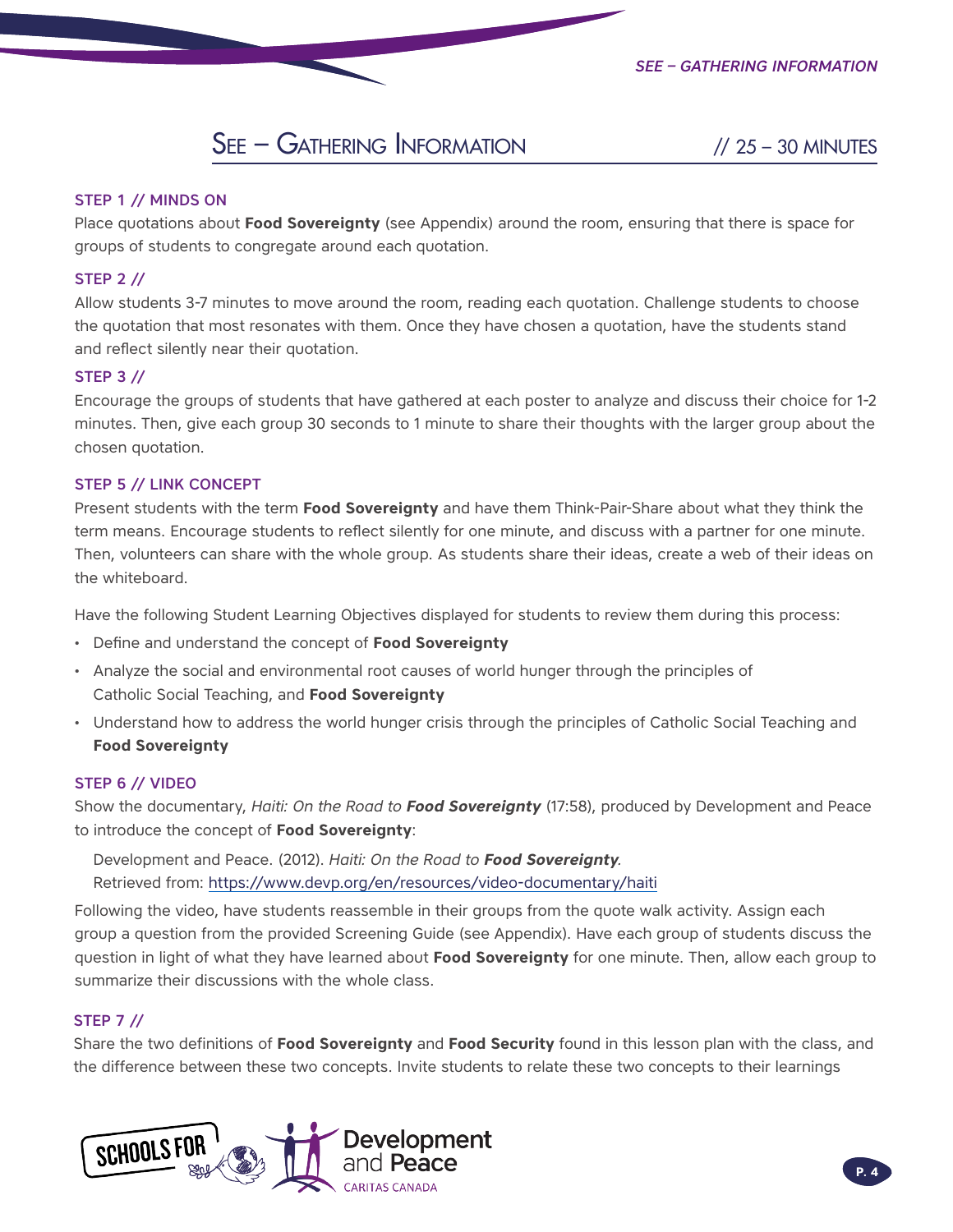*Judge – Reflection and Analysis*

from the video using the Think-Pair-Share method, and add further reflections to the existing learning web.

### STEP 8 // **(if using this lesson plan in 45-minute segments)**

End this portion of the lesson with the following exit ticket questions. Once students have written down their answers, collect the exit tickets as they leave the class.

- What is **Food Security**? What is **Food Sovereignty**?
- What connections can you draw between the stories and projects in the film and your own life?

## Judge – Reflection and Analysis // 30 MINUTES

If this is the beginning of a new session, review vocabulary, learning goals, and ticket questions. Ensure that key vocabulary is posted on the board, or highlighted in the learning web.

### STEP 1 //

Explain to students that our faith provides us with the CSTs, principles through which to reflect, analyze and act to address social problems. Introduce the CSTs of *Economic Justice* and the *Preferential Option for the Poor.* Have students Think-Pair-Share on the following questions, and add the CSTs and any further reflections to the existing learning web:

- How does the idea of *Economic Justice* help us to understand **Food Sovereignty**?
- How does the principle of *Preferential Option for the Poor* help us to understand **Food Sovereignty**?
- How can these two CSTs and the concept of **Food Sovereignty** be applied to the problem of food insecurity?

### STEP 2 //

Form students into 4-5 groups, and assign each group a story about **Food Sovereignty** (see Appendix for recommended stories). Each group will carefully read their story, and prepare a brief sketch (ex. dialogue, skit, slam poetry, reader's theatre, etc.) to demonstrate their understanding of **Food Sovereignty** using the following guidelines for the skits:

- Each skit should be approximately 2-3 minutes in length
- Students stay true to the characters and storyline in their scenario
- Skits include key vocabulary from the lesson, including **Food Sovereignty** and the CSTs.

### STEP 3 //

Have each group present their narrative for the rest of the class. Follow each skit with a 2-3 minute discussion about the scenario presented, and what it explored about the concept of **Food Sovereignty**. For skit assessment, please see Appendix.

### STEP 4 // REFLECTION

Lead the Sow Much Love to Give prayer (see Appendix) to allow for some reflection on the concepts presented.

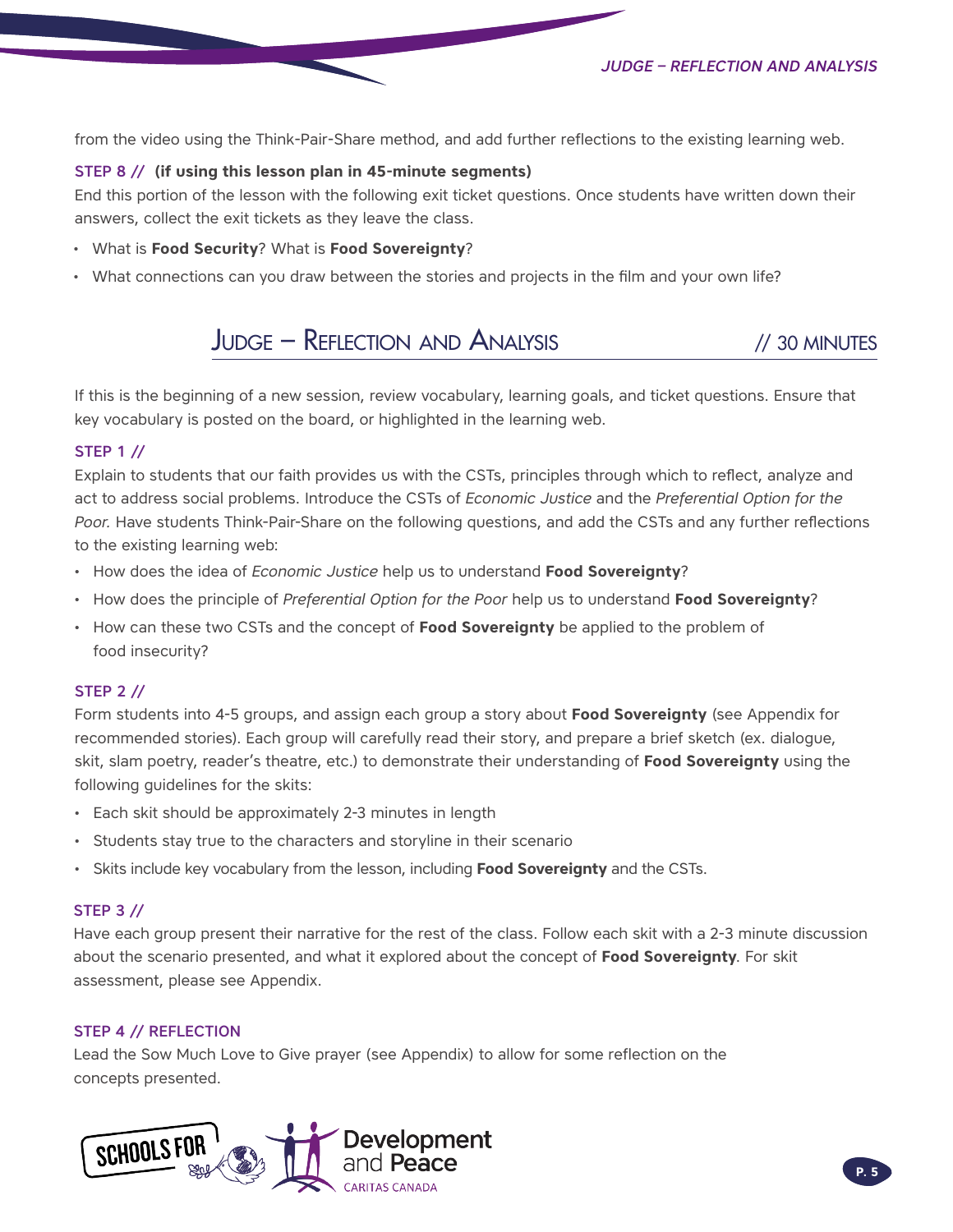*Act – Work for Change*

// 30 MINUTES

## **ACT - WORK FOR CHANGE**

### STEP 1 // TAKING ACTION

Review the learning process so far: students have learned about **Food Sovereignty**, reflected on why we as Catholics are called to support our brothers and sisters who are hungry and work towards Food Sovereignty for all. Now, we are called to act to bring about a more just world. In their groups from the skit, students will search [devp.org](http://devp.org) and create a three-part action plan on **Food Sovereignty**, which should include:

**An Individual Action:** Brainstorm (Think-Pair-Share) possible individual changes (e.g. food consumption/ waste) and other actions or lifestyle changes students can commit to.

**A Community Action:** Drawing from the learning web, have students create their own quotations, poems or posters on **Food Sovereignty** and their individual commitments (from Action 1). When complete, hang these inside or outside the classroom to educate the wider school community. Your community action could also include a prayer vigil to end world hunger, or an awareness- and fund- raising activity, like THINKfast or the Mustard Seed Campaign (see [devp.org/en/csp](https://www.devp.org/en/csp)). Consider holding your event on World Food Day (October 16th each year).

**A National Action:** Learn about Development and Peace's current Education and Action campaign at [devp.org/get-involved.](https://www.devp.org/en/get-involved) Find a way to link the campaign theme to Food Sovereignty or contact your Catholic Schools Officer at **schools@devp.org** for help in selecting a national action appropriate for your classroom context. Past actions have included:

- Creating personalized Solidarity Letters and/or drawings in support of the traditional and indigenous peoples of the Amazon whose livelihoods, water and food security are threatened (see [devp.org/en/](https://www.devp.org/en/education/fall2019/materials) [education/fall2019/materials\)](https://www.devp.org/en/education/fall2019/materials), then mailing them to Development and Peace for delivery
- Committing to our **Intergenerational Pledge for our Common Home**, where individual staff and students pledge to take part in the 'ecological conversion' called for by Pope Francis [devp.org/en/](https://www.devp.org/en/campaign/forourcommonhome/pledge) [campaign/forourcommonhome/pledge](https://www.devp.org/en/campaign/forourcommonhome/pledge)
- Signing the Sow Much Love petition, which encouraged our government to support small-scale family farmers working to ensure there is food for all [devp.org/en/education/fall2014/action](https://www.devp.org/en/education/fall2014/action)

### STEP 2 // DISCUSSION

Finish the lesson with a closing conversation about **Food Sovereignty**. Have students share the practices they researched and what ones they think are the most valuable or practical.

### STEP 3 // CONCLUSION

End this portion of the lesson with the following exit ticket questions. Once students have written down their answers, collect the exit tickets as they leave the class.

- Which CST principles call us to work for **Food Sovereignty**?
- What can we do to support **Food Sovereignty** for our whole human family?

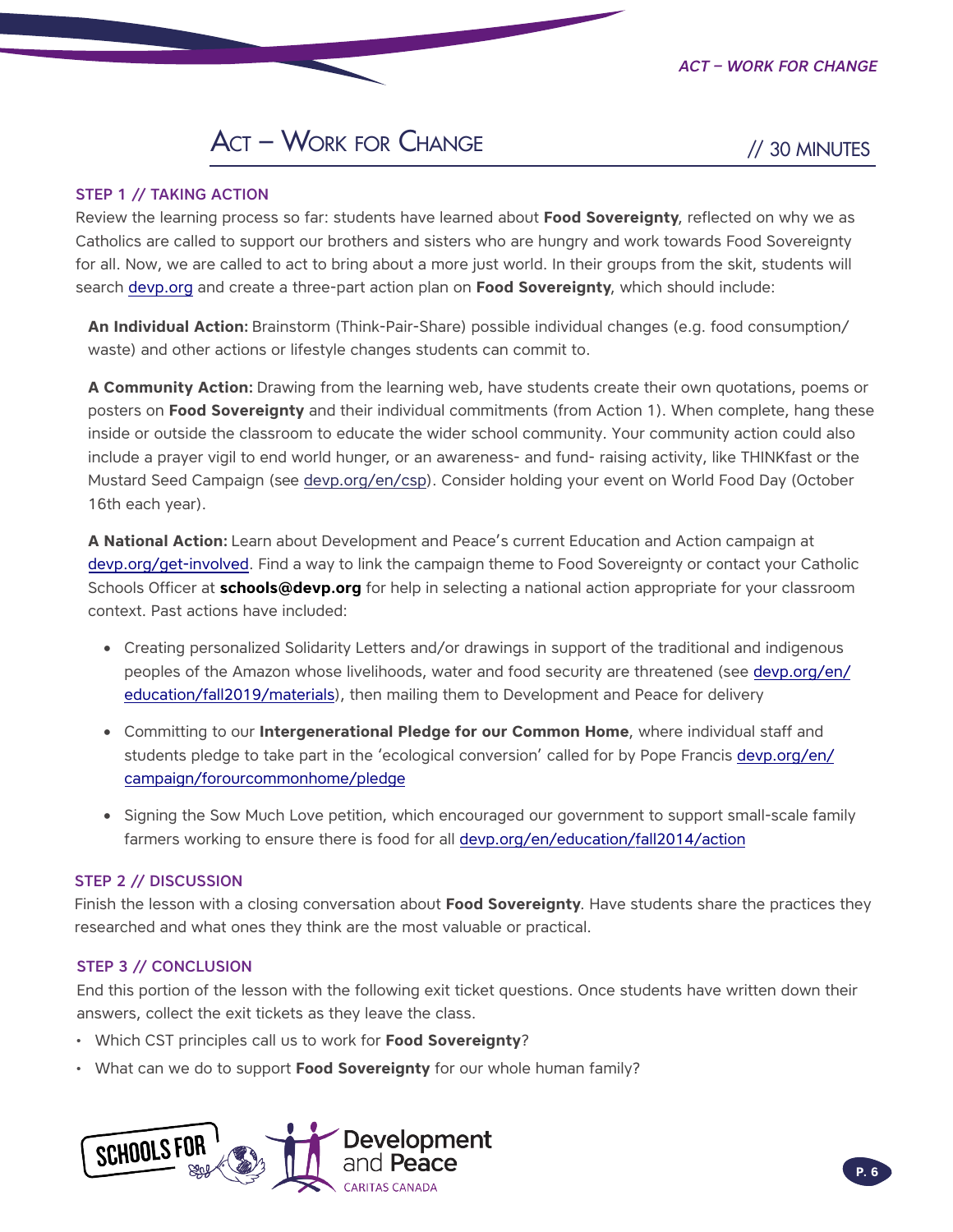## **APPENDIX**

| <b>ASSESSMENT</b>                                                      |           |
|------------------------------------------------------------------------|-----------|
| Sketch Performance Rubric                                              | 8         |
| <b>CROSS-CURRICULAR CONNECTIONS</b>                                    | 9         |
| <b>RESOURCES</b>                                                       |           |
| Quotations on Food Sovereignty                                         | 10        |
| Questions from Haiti: On the Road to Food Sovereignty Discussion Guide | 11        |
| Recommended Stories                                                    | 12        |
| <b>PRAYER</b>                                                          |           |
| Sow Much Love Campaign Prayer                                          | 13        |
| <b>REFERENCES</b>                                                      | $1\Delta$ |
|                                                                        |           |

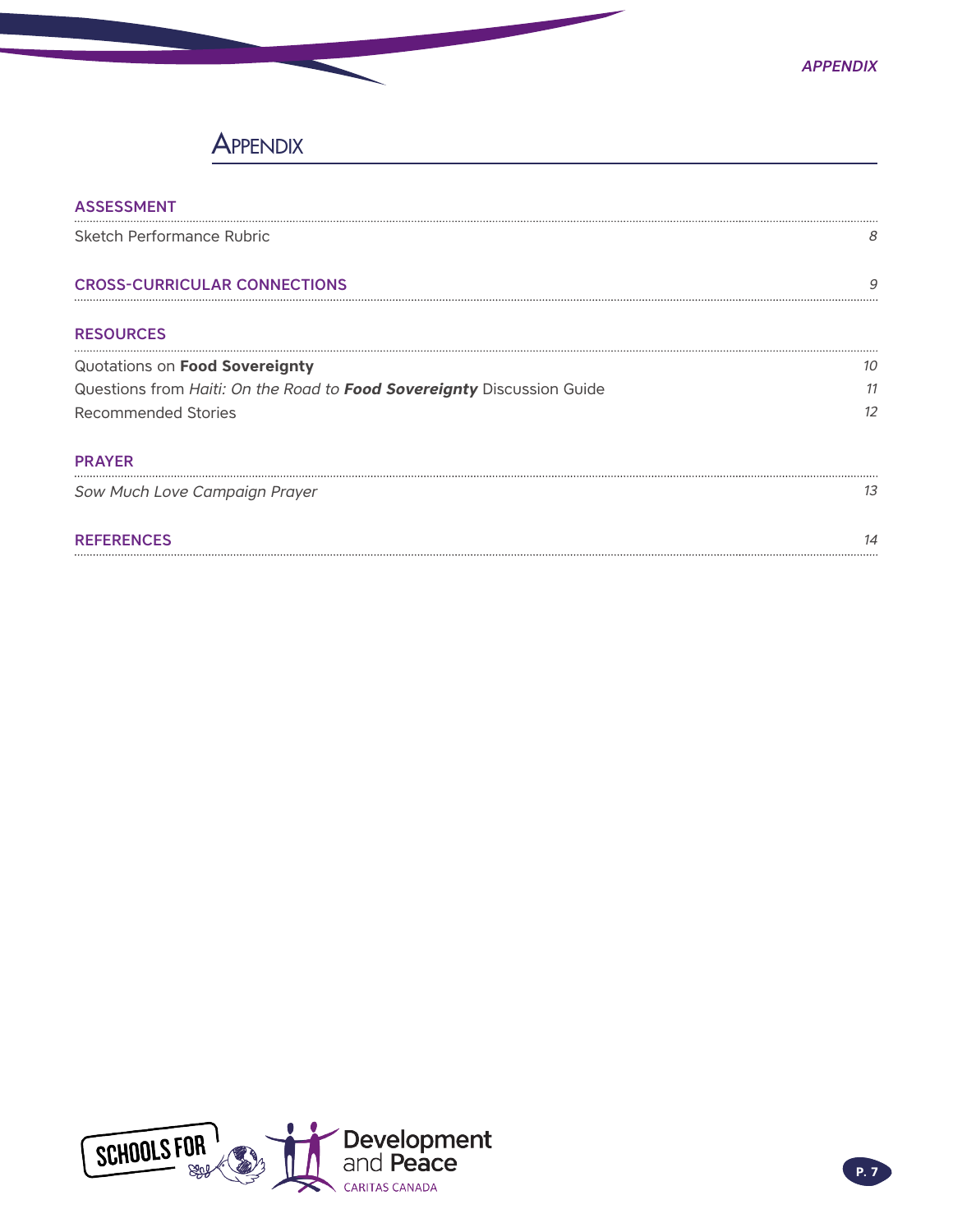### <span id="page-7-0"></span>**Assessment**

SKETCH PERFORMANCE RUBRIC

### **STUDENT NAME:**

| <b>CATEGORY</b>        | Level 1                                                                                                                                                                                                               | Level 2                                                                                                                            | Level 3                                                                                                                                                                                                            | Level 4                                                                                                                                                       |
|------------------------|-----------------------------------------------------------------------------------------------------------------------------------------------------------------------------------------------------------------------|------------------------------------------------------------------------------------------------------------------------------------|--------------------------------------------------------------------------------------------------------------------------------------------------------------------------------------------------------------------|---------------------------------------------------------------------------------------------------------------------------------------------------------------|
| <b>Speaks Clearly</b>  | Speaks clearly and<br>distinctly all (100-<br>95%) the time,<br>mispronounces no<br>words.                                                                                                                            | Speaks clearly and<br>distinctly all (100-<br>95%) the time,<br>mispronounces one<br>word.                                         | Speaks clearly and<br>distinctly most<br>(94-85%) the time,<br>mispronounces<br>no more than one<br>word.                                                                                                          | Often mumbles<br>or cannot be<br>understood OR<br>mispronounces<br>more than<br>one word.                                                                     |
| <b>Content</b>         | Shows a full<br>understanding of<br>the topic. Includes<br>critical analysis or<br>reflection.                                                                                                                        | Shows a good<br>understanding of<br>the topic. Includes<br>some critical<br>analysis                                               | Shows a good<br>understanding of<br>parts of the topic.<br>Includes little critical<br>reflection                                                                                                                  | Does not seem to<br>understand the<br>topic very well.<br>Provides almost no<br>critical analysis.                                                            |
| <b>Group Work</b>      | Student is<br>completely prepared<br>and has obviously<br>rehearsed. Used<br>time well during<br>each class period.<br>Focused on getting<br>the project done<br>and cooperated<br>exceptionally well<br>with others. | Used time well<br>during each class<br>period. Usually<br>focused on getting<br>the project done<br>and cooperated with<br>others. | The student is<br>somewhat prepared,<br>but it is clear that<br>rehearsal was<br>lacking. Used<br>some of the time<br>well during each<br>class period. Did<br>not demonstrate<br>consistent<br>cooperation skills | Student does not<br>seem at all prepared<br>to present.<br>Did not use class<br>time to focus<br>on the project<br>OR cooperate<br>adequately with<br>others. |
| <b>Character Roles</b> | Characters<br>demonstrate<br>insight to the topic<br>and powerfully<br>enhanced role play.                                                                                                                            | Characters<br>demonstrate<br>thoughtfulness<br>about topic and<br>enhanced role play.                                              | Characters<br>demonstrate<br>awareness of topic<br>and acceptably<br>enhanced role play.                                                                                                                           | Characters<br>demonstrate little<br>awareness of topic<br>and do little to<br>enhance role play.                                                              |

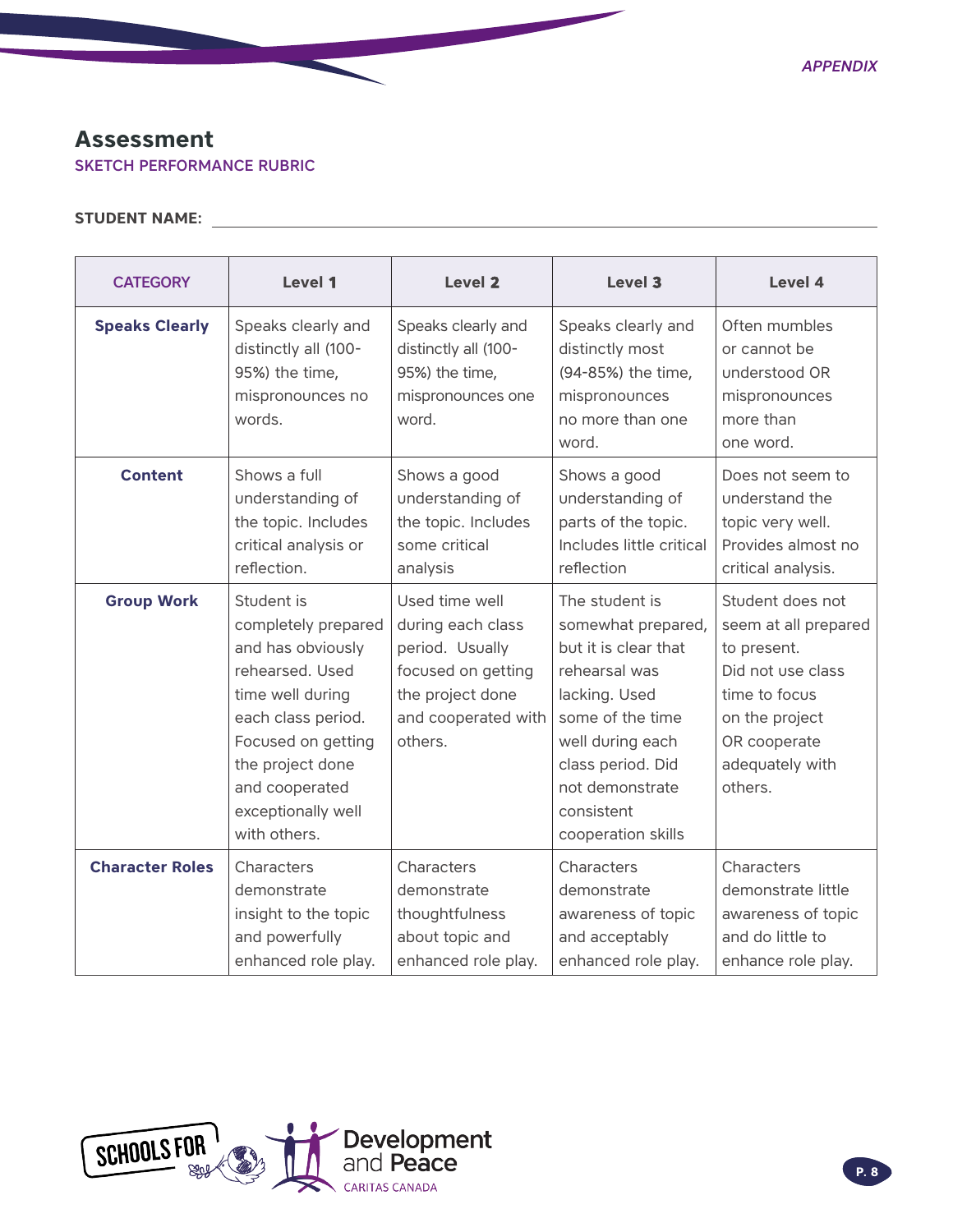### <span id="page-8-0"></span>**Cross-Curricular Connections**

**ALBERTA EDUCATION PROGRAM OF STUDIES** 

### GRADE 7 KEY LEARNING OUTCOMES

### **SCIENCE**

### **UNIT B**

#### **General Outcome 4**

Identify and interpret relationships among human needs, technologies, environments, and the culture and use of living things as sources of food and fibre.

### SOCIAL

### **7.S.1:**

Develop skills of critical thinking and creative thinking

### ENGLISH LANGUAGE ARTS

### **Outcome 2**

Students will listen, speak, read, write, view and represent to comprehend and respond personally and critically to oral, print and other media texts;

### **2.2 Responds to texts**

#### **Outcome 5**

Students will listen, speak, read, write, view and represent to respect, support and collaborate with others;

### **5.1 Respect others and strengthen community**

### **5.2 Work within a group**

### RELIGION

### **UNIT 4 I BELIEVE IN GOD... CREATOR OF HEAVEN AND EARTH**

### **Theme 2:**

Demonstrate their commitment to care for the environment

### **Theme 3:**

Be able to define human dignity and recognize the things that support it and the things that undermine it.

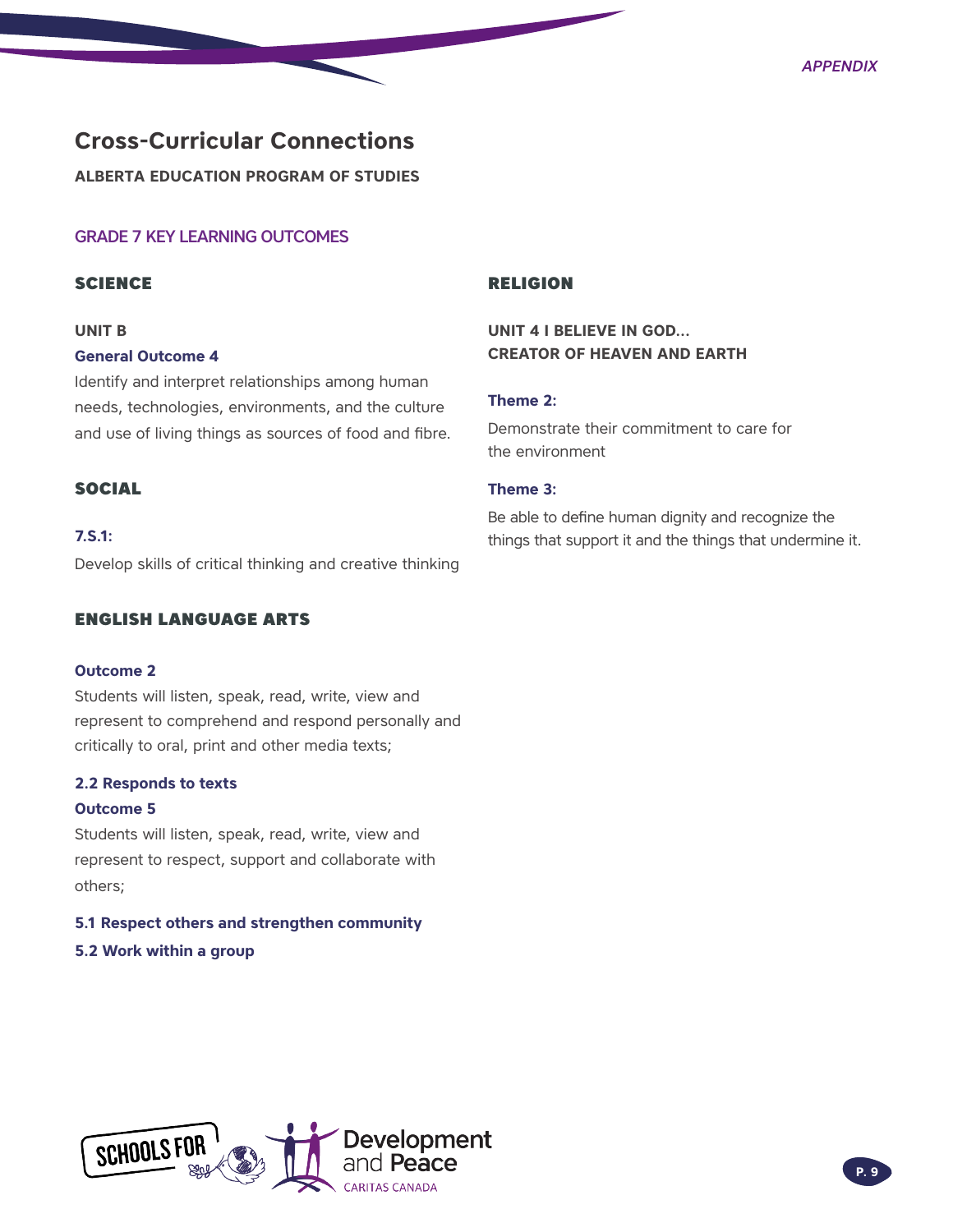### <span id="page-9-0"></span>**Resource** QUOTATIONS ON FOOD SOVEREIGNTY

- 1. "Let us be protectors of creation, protectors of God's plan inscribed in nature, protectors of one another and of the environment." (Pope Francis, 2015)
- 2. "**Food Sovereignty** encompasses a community's right to decide how they're fed. This movement stands on the foundation of these "simple-yet-revolutionary" principles." (La Via Campesina, 1996)
- 3. "So let us not grow weary in doing what is right, for we will reap at harvest time, if we do not give up." (Galatians 6:9, NSRV)
- 4. "Today, around 800 million people around the world are undernourished. In other words, they regularly don't get enough food to eat. They only get the bare minimum of food necessary to keep them alive. Every night, many go to bed not knowing if they will have enough food tomorrow." (Canadian Foodgrains Bank, 2017)
- 5. "As food prices rise, the world's poorest people are hit the hardest since they can spend up to 75 percent of their income on food. To cope, many people cut back on the number of meals they eat each day, or buy cheaper, less nutritious food." (Canadian Foodgrains Bank, 2017)
- 6. "Seeds are the heritage of family farmers and peasants, who preserve them to feed their families, their communities, and the world." (Development and Peace, 2014)
- 7. "We are in front of a global scandal of around one billion people who still suffer from hunger today… The food available in the world is enough to feed everyone." [\(Pope Francis,](http://devp.org) 2013)

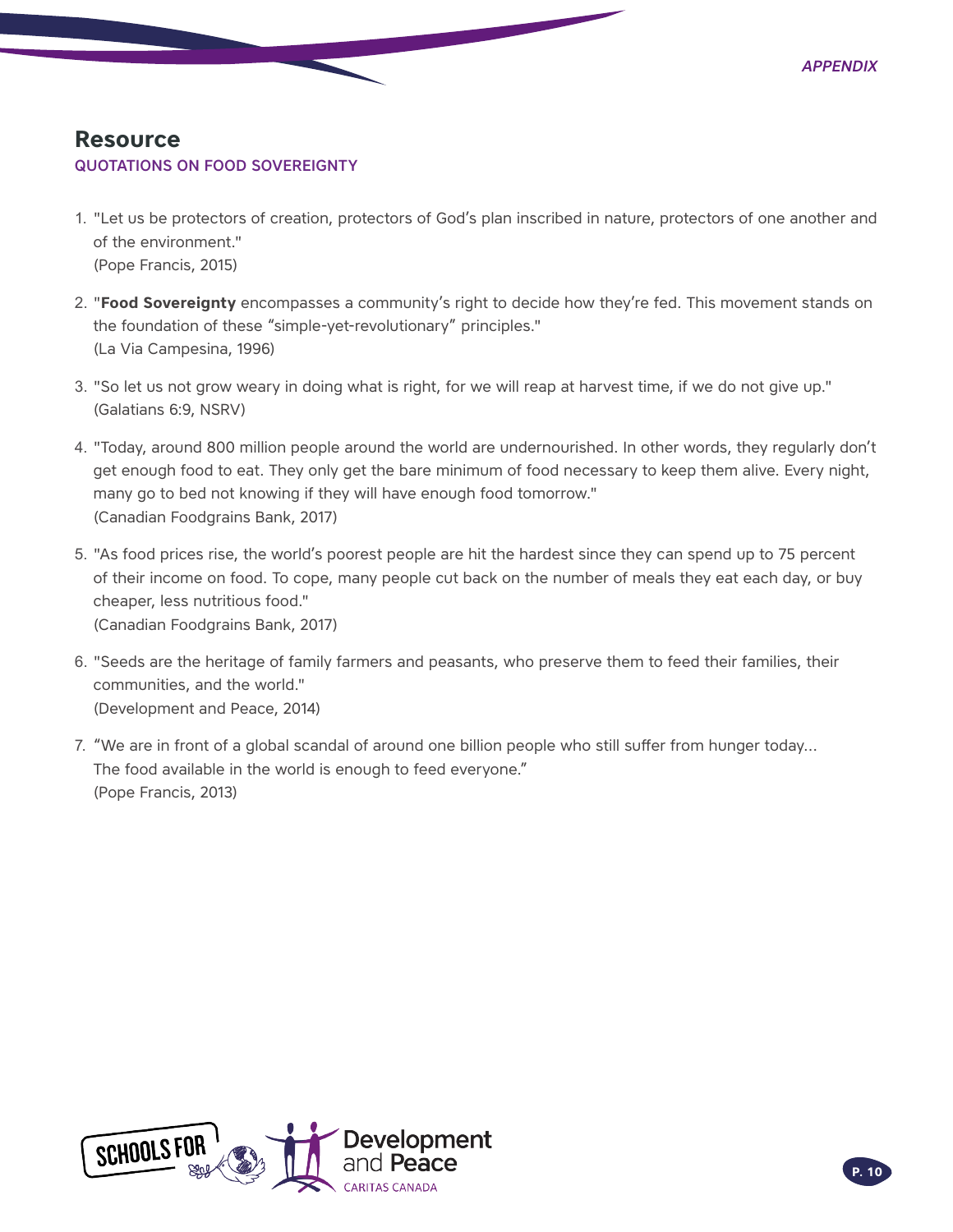### <span id="page-10-0"></span>**Resource**

### QUESTIONS FROM *HAITI: ON THE ROAD TO FOOD SOVEREI GNTY* DISCUSSION GUIDE

### **POST SCREENING DISCUSSION**

After the screening, you may want to start the discussion in a lively way by presenting a quiz on interesting and important facts about Haiti. On the web, you can find a variety of quizzes on Haitian history, politics, and culture. Then you can invite participants to discuss the different issues raised in the documentary. Here are a few questions that could be asked to inspire discussion among members of the group:

- 1. What did you think of the documentary?
- 2. Which story or project touched you the most?
- 3. Do you feel it is important for Development and Peace to respond to emergency situations like the earthquake in Haiti ? Why?
- 4. Do you think it is important to continue providing support to the people affected by this crisis, even after the earthquake? Why?
- 5. Do you think it is better to build partnerships with local organizations rather than sending Canadians to help vulnerable people?
- 6. After watching the documentary, how do you see the link between humanitarian aid and long-term development programs?
- 7. What are some of the issues that contribute to poverty in Haiti ?
- 8. How would you define **Food Sovereignty**? What are the benefits of this approach in the Haitian context?
- 9. What changes in terms of policy and laws, at both the national and international level, need to be made to ensure that men and women in Haiti no longer have to live in poverty?
- 10. As Canadians, what can we do to make a difference in the fight against hunger in countries around the world?
- 11. What will be your prayer for the people who have been affected by poverty in Haiti?

See <https://www.devp.org/en/resources/video-documentary/haiti>for the full screening guide.

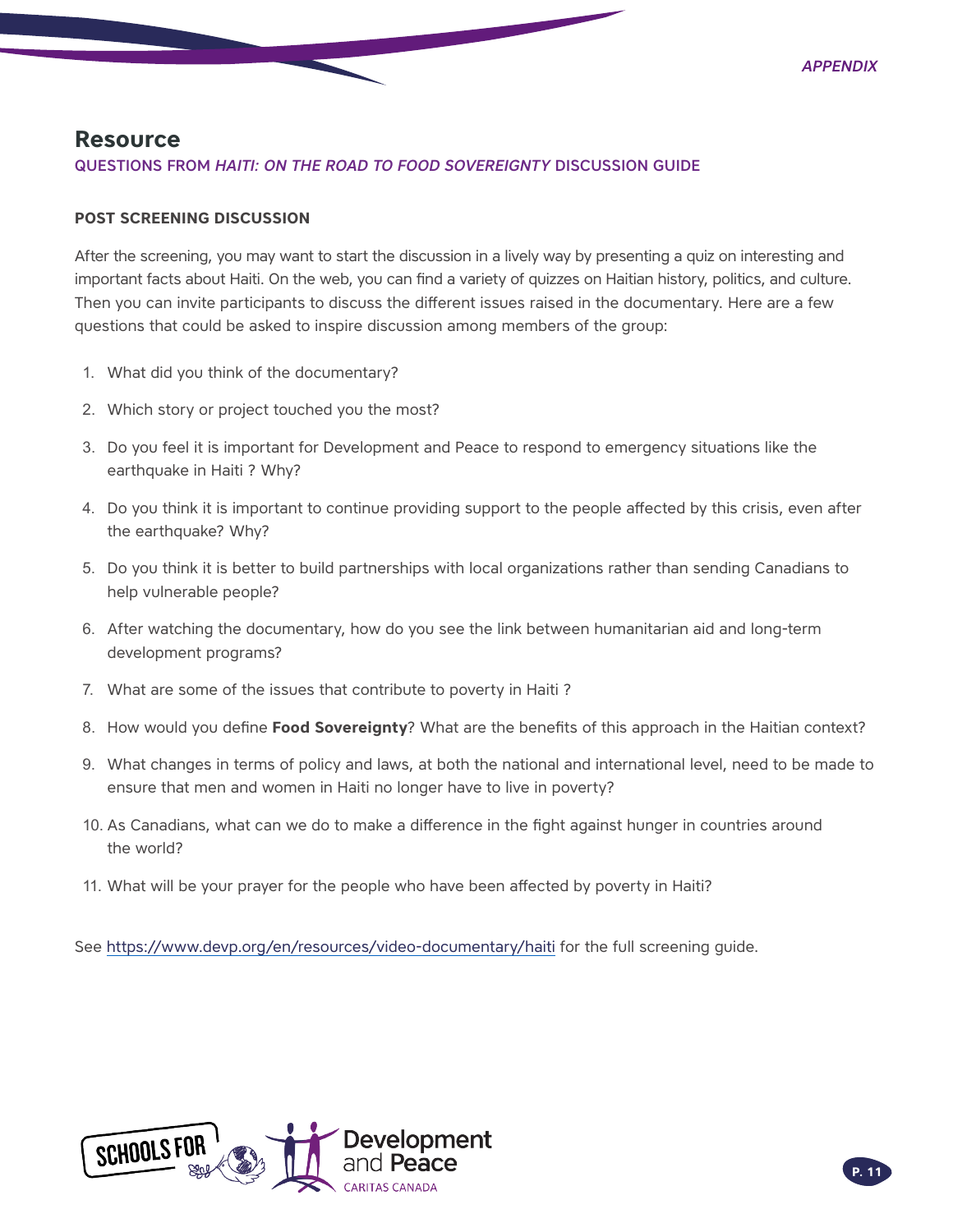## <span id="page-11-0"></span>**Resource**

RECOMMENDED STORIES

- 1. **Re-igniting love for the land in Brazil**
- 2. **A healing garden in the Philippines**
- 3. **Farming cultivates healthy families and communities in Nigeria**

The above three stories can be found here:

Development and Peace. (2015). *Sow Much Love to Give Solidarity Cards.* Retrieved from: [https://www.devp.org/sites/www.devp.org/files/documents/materials/devpeace\\_](https://www.devp.org/sites/www.devp.org/files/documents/materials/devpeace_sharelent2015_sowmuchlovetogive_solidarity_cards.pdf) [sharelent2015\\_sowmuchlovetogive\\_solidarity\\_cards.pdf](https://www.devp.org/sites/www.devp.org/files/documents/materials/devpeace_sharelent2015_sowmuchlovetogive_solidarity_cards.pdf)

- 1. **Peru:** Land and rivers threatened by mining activity (page 8)
- 2. **Haiti: Food Sovereignty** is strengthening women's autonomy (page 9)
- 3. **Gaza:** Cooperatives give boost to those left malnourished by crisis (page 10)
- 4. **Mali:** Seed distributions help communities recover from drought (page 13)

The above stories can be found here:

Development and Peace. (2014). *One Human Family, Food for All.*  Retrieved from: [https://www.devp.org/sites/www.devp.org/files/documents/materials/devpeace\\_](https://www.devp.org/sites/www.devp.org/files/documents/materials/devpeace_sharelent2015_sowmuchlovetogive_minimag.pdf) [sharelent2015\\_sowmuchlovetogive\\_minimag.pdf](https://www.devp.org/sites/www.devp.org/files/documents/materials/devpeace_sharelent2015_sowmuchlovetogive_minimag.pdf)

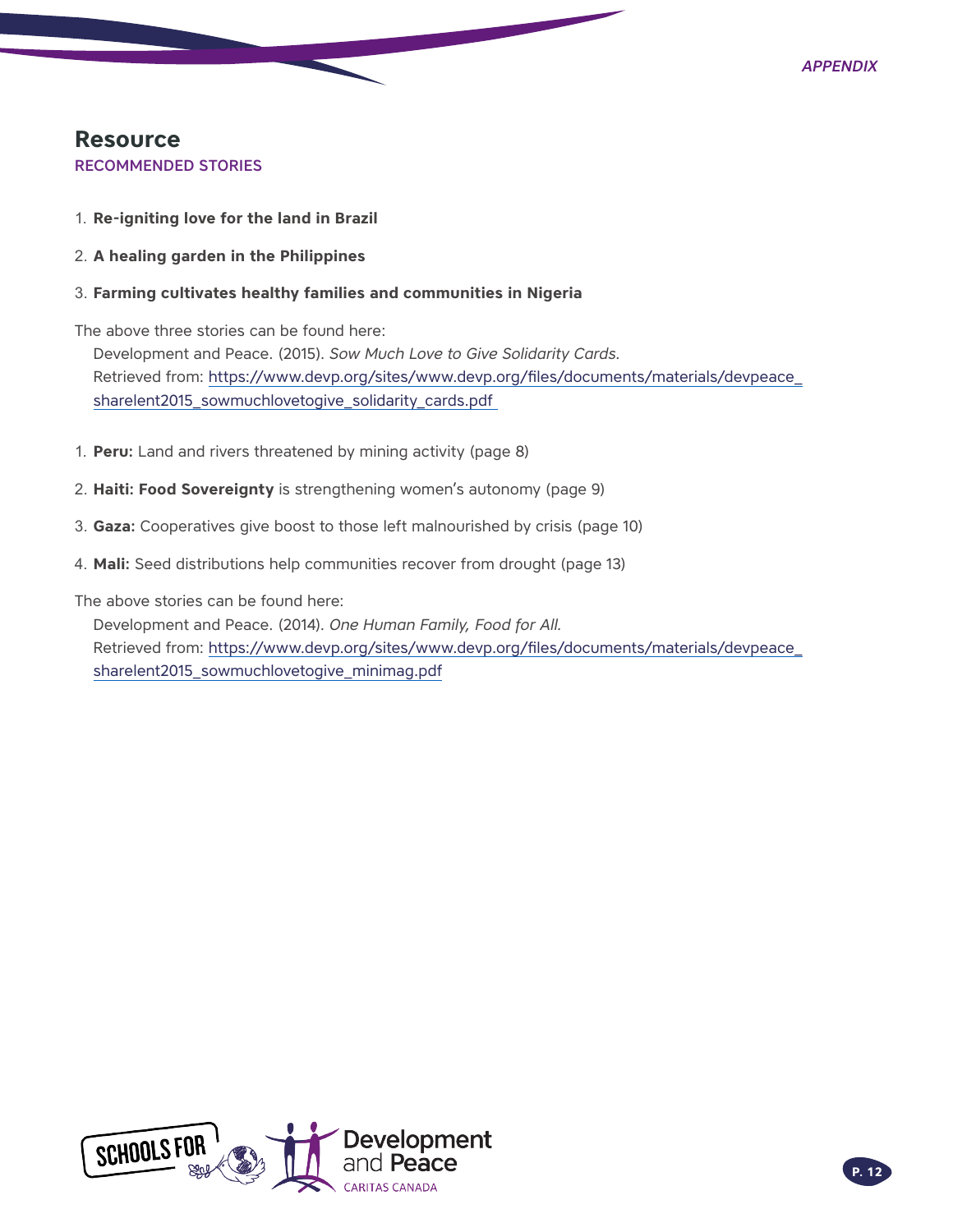### <span id="page-12-0"></span>**Prayer**

### SOW MUCH LOVE CAMPAIGN PRAYER

Loving Creator, source of all life and light, we thank you for the work of many weathered hands that labour to grow our food.

It is the right of all of God's children to enjoy the fruits of the Earth. May we become more aware of the challenges that farmers face to feed the hungry.

Lord Jesus, may we be open to learning of the many factors, including our complicity, which contribute to world hunger. Help us learn how to walk lightly on the Earth, using only what we need.

When we prepare and delight in the bounty with which we are blessed, may we remember with gratitude those who have sown and harvested.

Spirit of God, keep us ever mindful of your beautiful Earth and all our sisters and brothers.

Amen.

 $-$  Bishop, B., & Forrester, A. (2014, September). Sow Much Love prayer card.